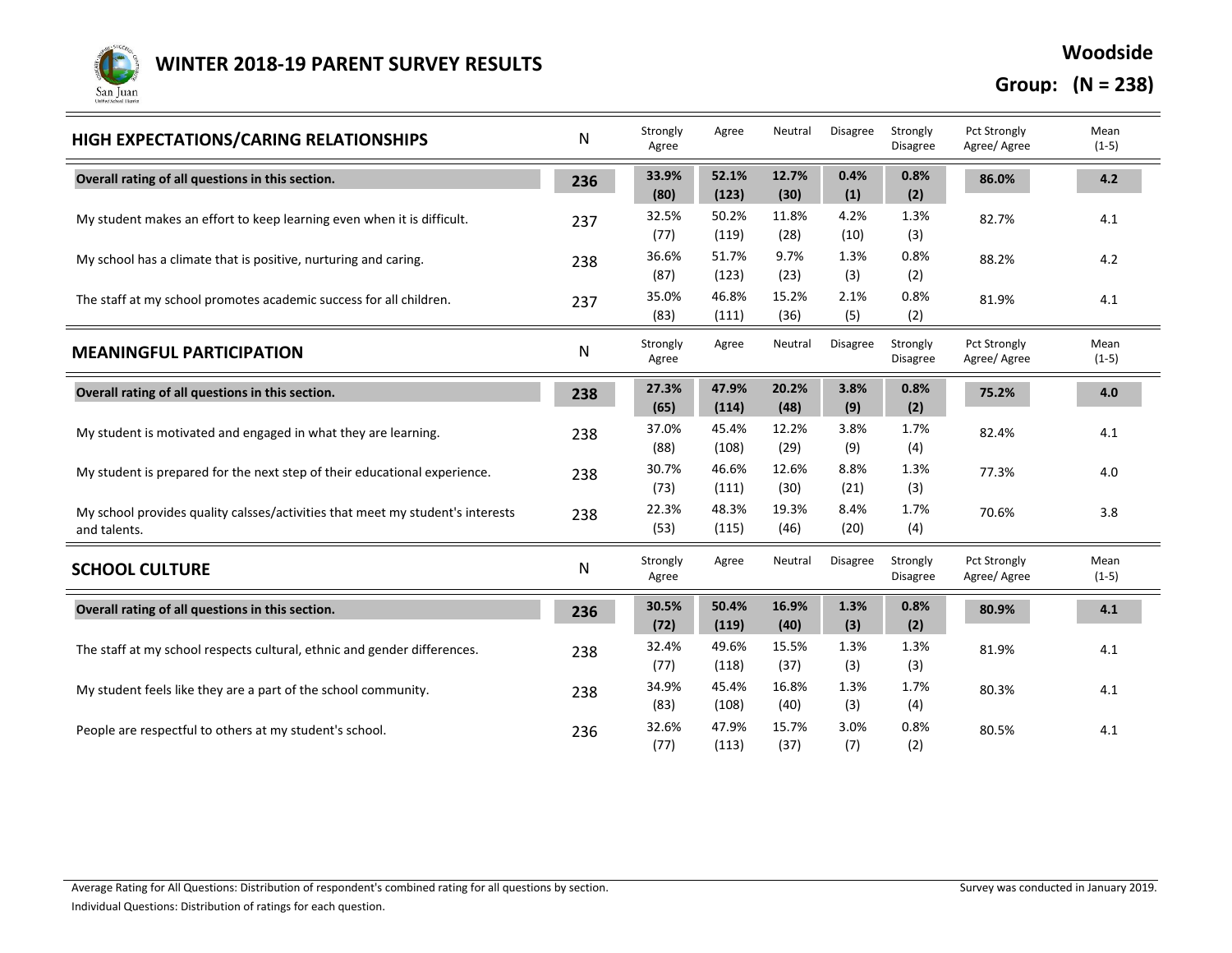

**Woodside**

**Group: (N = 238)**

| <b>SAFETY</b>                                                                                        | N         | Strongly<br>Agree | Agree          | Neutral       | <b>Disagree</b> | Strongly<br><b>Disagree</b> | <b>Pct Strongly</b><br>Agree/ Agree | Mean<br>$(1-5)$ |
|------------------------------------------------------------------------------------------------------|-----------|-------------------|----------------|---------------|-----------------|-----------------------------|-------------------------------------|-----------------|
| Overall rating of all questions in this section.                                                     | 236       | 28.4%<br>(67)     | 61.9%<br>(146) | 6.4%<br>(15)  | 2.5%<br>(6)     | 0.8%<br>(2)                 | 90.3%                               | 4.1             |
| I feel the school is a safe place for my student before and after school.                            | 238       | 41.2%<br>(98)     | 48.7%<br>(116) | 6.3%<br>(15)  | 2.1%<br>(5)     | 1.7%<br>(4)                 | 89.9%                               | 4.3             |
| The adults at this school treat students fairly.                                                     | 238       | 30.3%<br>(72)     | 54.2%<br>(129) | 10.9%<br>(26) | 2.9%<br>(7)     | 1.7%<br>(4)                 | 84.5%                               | 4.1             |
| I feel the school is a safe place for my child.                                                      | 236       | 50.4%<br>(119)    | 39.8%<br>(94)  | 7.2%<br>(17)  | 1.7%<br>(4)     | 0.8%<br>(2)                 | 90.3%                               | 4.4             |
| Concerns about my student's safety are addressed in an appropriate and timely<br>manner.             | 238       | 31.9%<br>(76)     | 48.7%<br>(116) | 13.9%<br>(33) | 4.2%<br>(10)    | 1.3%<br>(3)                 | 80.7%                               | 4.1             |
| <b>PARENT INVOLVEMENT</b>                                                                            | ${\sf N}$ | Strongly<br>Agree | Agree          | Neutral       | Disagree        | Strongly<br><b>Disagree</b> | <b>Pct Strongly</b><br>Agree/ Agree | Mean<br>$(1-5)$ |
| Overall rating of all questions in this section.                                                     | 232       | 25.4%<br>(59)     | 60.8%<br>(141) | 10.3%<br>(24) | 2.6%<br>(6)     | 0.9%<br>(2)                 | 86.2%                               | 4.1             |
| My school offers me opportunities to be involved in school and classroom<br>activities.              | 238       | 32.4%<br>(77)     | 53.4%<br>(127) | 9.7%<br>(23)  | 2.9%<br>(7)     | 1.7%<br>(4)                 | 85.7%                               | 4.1             |
| My school clearly outlines the parent, student and school responsibilities in<br>educating my child. | 238       | 29.4%<br>(70)     | 55.9%<br>(133) | 10.5%<br>(25) | 2.9%<br>(7)     | 1.3%<br>(3)                 | 85.3%                               | 4.1             |
| My school keeps me well-informed about school activities.                                            | 238       | 40.8%<br>(97)     | 44.5%<br>(106) | 9.7%<br>(23)  | 3.4%<br>(8)     | 1.7%<br>(4)                 | 85.3%                               | 4.2             |
| My school and I are partners in promoting positive behavior for my student.                          | 237       | 36.3%<br>(86)     | 51.1%<br>(121) | 9.7%<br>(23)  | 1.7%<br>(4)     | 1.3%<br>(3)                 | 87.3%                               | 4.2             |
| Staff at my school provide resources or ideas that help me support my student<br>at home.            | 238       | 31.1%<br>(74)     | 42.0%<br>(100) | 19.3%<br>(46) | 6.3%<br>(15)    | 1.3%<br>(3)                 | 73.1%                               | 4.0             |
| Staff at my school promptly respond to my phone calls, messages, or e-mails.                         | 237       | 40.9%<br>(97)     | 45.1%<br>(107) | 9.3%<br>(22)  | 3.4%<br>(8)     | 1.3%<br>(3)                 | 86.1%                               | 4.2             |
| Concerns about my student's progress are communicated promptly to me.                                | 238       | 29.4%<br>(70)     | 45.0%<br>(107) | 16.4%<br>(39) | 5.5%<br>(13)    | 3.8%<br>(9)                 | 74.4%                               | 3.9             |
| The staff at my school are helpful and welcoming when I come to school or call.                      | 237       | 37.6%<br>(89)     | 47.7%<br>(113) | 7.6%<br>(18)  | 5.9%<br>(14)    | 1.3%<br>(3)                 | 85.2%                               | 4.1             |
| The staff at my school listen to my concerns about issues.                                           | 233       | 30.9%<br>(72)     | 42.1%<br>(98)  | 19.3%<br>(45) | 3.9%<br>(9)     | 3.9%<br>(9)                 | 73.0%                               | 3.9             |

Average Rating for All Questions: Distribution of respondent's combined rating for all questions by section. Survey was conducted in January 2019.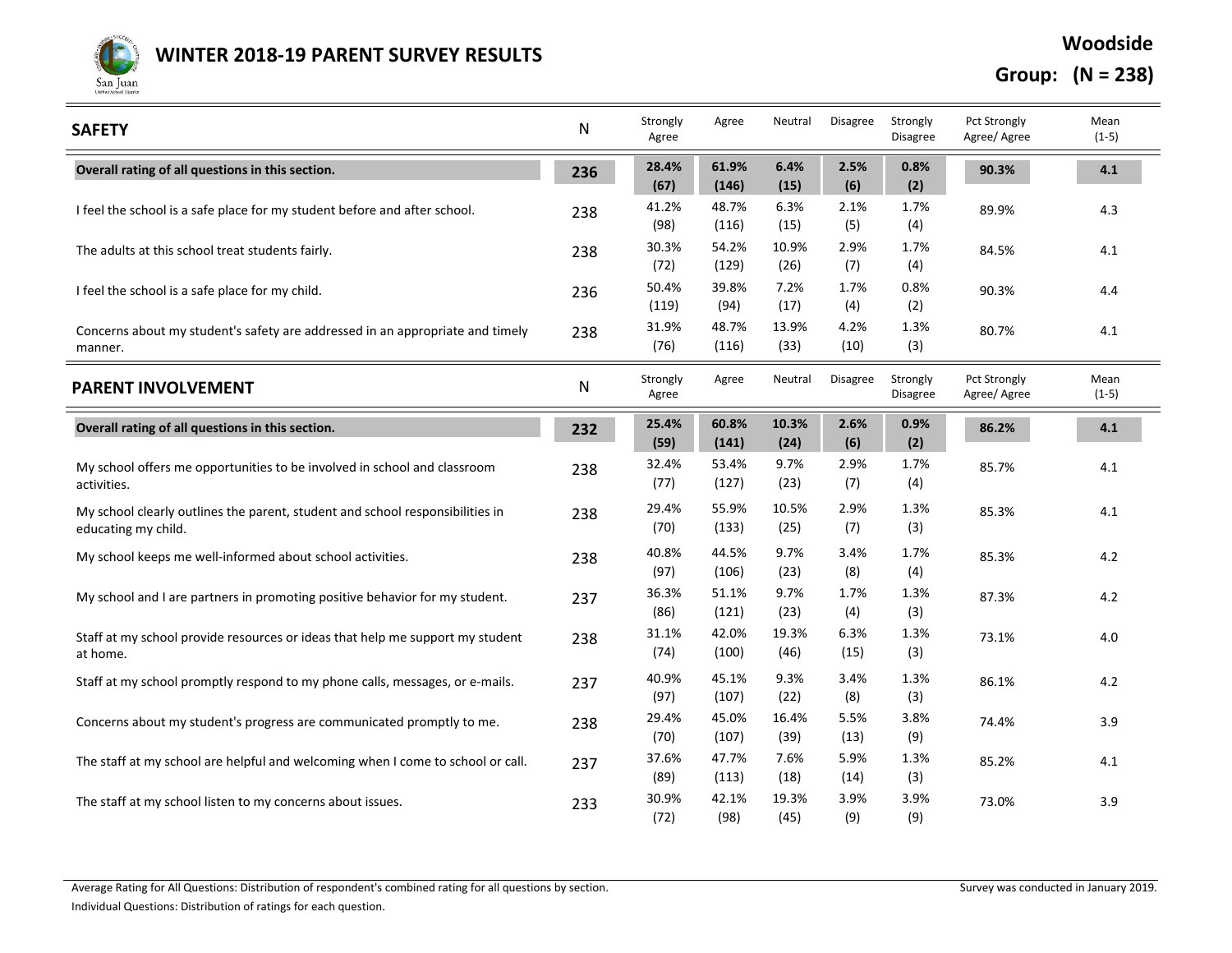

**Woodside**

**Group: (N = 238)**

| <b>SCHOOL DECISION MAKING</b>                                                                                       | N   | Strongly<br>Agree | Agree          | Neutral       | <b>Disagree</b> | Strongly<br><b>Disagree</b> | <b>Pct Strongly</b><br>Agree/Agree | Mean<br>$(1-5)$ |
|---------------------------------------------------------------------------------------------------------------------|-----|-------------------|----------------|---------------|-----------------|-----------------------------|------------------------------------|-----------------|
| Overall rating of all questions in this section.                                                                    | 234 | 26.5%<br>(62)     | 47.4%<br>(111) | 22.6%<br>(53) | 2.6%<br>(6)     | 0.9%<br>(2)                 | 73.9%                              | 4.0             |
| My school offers me opportunities to have a role in committees, PTA/PTO,<br>school site council, etc.               | 237 | 37.1%<br>(88)     | 51.1%<br>(121) | 8.0%<br>(19)  | 3.0%<br>(7)     | 0.8%<br>(2)                 | 88.2%                              | 4.2             |
| I feel welcome to attend meetings where discussions and decisions occur about<br>school programs and funding.       | 237 | 30.4%<br>(72)     | 48.9%<br>(116) | 15.6%<br>(37) | 4.2%<br>(10)    | 0.8%<br>(2)                 | 79.3%                              | 4.0             |
| I am invited to meetings where the school's academic performance is discussed.                                      | 237 | 30.0%<br>(71)     | 40.9%<br>(97)  | 22.8%<br>(54) | 5.5%<br>(13)    | 0.8%<br>(2)                 | 70.9%                              | 3.9             |
| My school listens to parent input on important decisions.                                                           | 238 | 24.8%<br>(59)     | 41.2%<br>(98)  | 29.0%<br>(69) | 4.2%<br>(10)    | 0.8%<br>(2)                 | 66.0%                              | 3.8             |
| My school actively seeks the input of parents before making important decisions.                                    | 234 | 21.8%<br>(51)     | 34.2%<br>(80)  | 28.2%<br>(66) | 9.4%<br>(22)    | 6.4%<br>(15)                | 56.0%                              | 3.6             |
| <b>TRANSLATION</b>                                                                                                  | N   | Strongly<br>Agree | Agree          | Neutral       | <b>Disagree</b> | Strongly<br><b>Disagree</b> | <b>Pct Strongly</b><br>Agree/Agree | Mean<br>$(1-5)$ |
| Overall rating of all questions in this section.                                                                    | 128 | 33.6%<br>(43)     | 52.3%<br>(67)  | 10.9%<br>(14) | 0.8%<br>(1)     | 2.3%<br>(3)                 | 85.9%                              | 4.1             |
| Translated materials (or a translator) for my language are available when I come<br>to school.                      | 129 | 50.4%<br>(65)     | 38.0%<br>(49)  | 6.2%<br>(8)   | 3.1%<br>(4)     | 2.3%<br>(3)                 | 88.4%                              | 4.3             |
| I speak a language other than English and I receive information about my<br>student's performance in my language.   | 129 | 48.1%<br>(62)     | 37.2%<br>(48)  | 10.1%<br>(13) | 2.3%<br>(3)     | 2.3%<br>(3)                 | 85.3%                              | 4.3             |
| I speak a language other than English and I receive general information from my<br>student's school in my language. | 128 | 37.5%<br>(48)     | 32.8%<br>(42)  | 23.4%<br>(30) | 1.6%<br>(2)     | 4.7%<br>(6)                 | 70.3%                              | 4.0             |